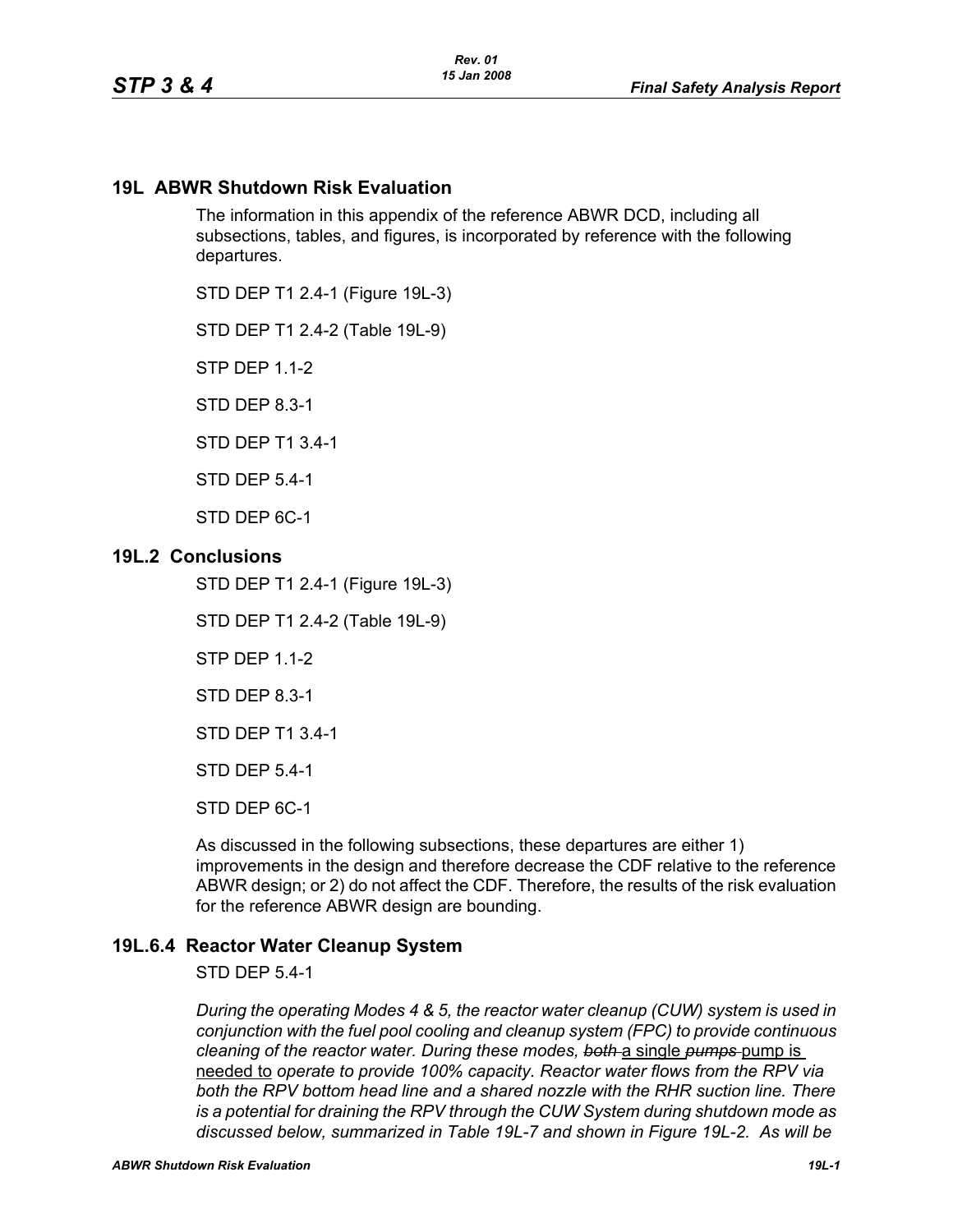*shown by the following considerations and analysis, the probability of draining the RPV through the CUW system is negligible.*

## **19L.6.5 Residual Heat Removal System**

STD DFP T1 2 4-1

*The ABWR residual heat removal (RHR) system is a closed system consisting of three independent pump loops (A, B, and C-where B and C are similar) which inject water into the vessel and/or remove heat from the reactor core or containment. Loop A differs from B and C in that its return line goes to the RPV through the feedwater line whereas loop B & C return lines go directly to the RPV. In addition, loop A does not have connections to the drywell or wetwell sprays. or a return to the fuel pool cooling system. However, for purposes of this analysis, the differences are minor and the three loops can be considered identical. The RHR system has many modes of operation, each mode making use of common RHR system components. These components are actuated by the operator; hence, the operation is subject to operator error which could potentially lead to drainage of the RPV. Potential paths for draining the RPV through the RHR system during operating Modes 4 and 5 are discussed below, summarized in Table 19L-8 and depicted in Figure 19L-3. Of the various modes of RHR operation it was judged that the potential for RPV draining was the greatest during the shutdown cooling mode. Therefore, the potential RPV draining paths start with the RHR in the shutdown cooling mode of operation. As will be shown by the following consideration and analysis, the probability of draining the RPV through the RHR system is negligibly*  low. Even if all the preventive and mitigative features fail, RPV draining will stop when *the RHR shutdown cooling nozzle is uncovered at which point there is still 1.6 meters of water over the top of the active fuel.*

## **19L.6.6 Summary of Reactor Pressure Vessel Draining Events**

STD DEP 5.4-1

The reactor water cleanup (RWCU) design includes two 100% pumps instead of the reference ABWR DCD design of two 50% pumps. The two 100% RWCU pumps mean that the risk for shutdown drain down is less than for the reference design.

#### STD DEP T1 2.4-1

The residual heat removal (RHR) design will have three RHR loops connected to the fuel pool cooling and cleanup system (FPCCS) instead of two for the reference ABWR DCD with normally closed inter-ties to permit additional supplemental cooling during refueling outages to reduce outage time.

Increasing the number of RHR loops connected to FPCCS from two to three results in a decrease in CDF, because it is an improvement of the outage management control for the fuel pool cooling system.

STD DEP T1 3.4-1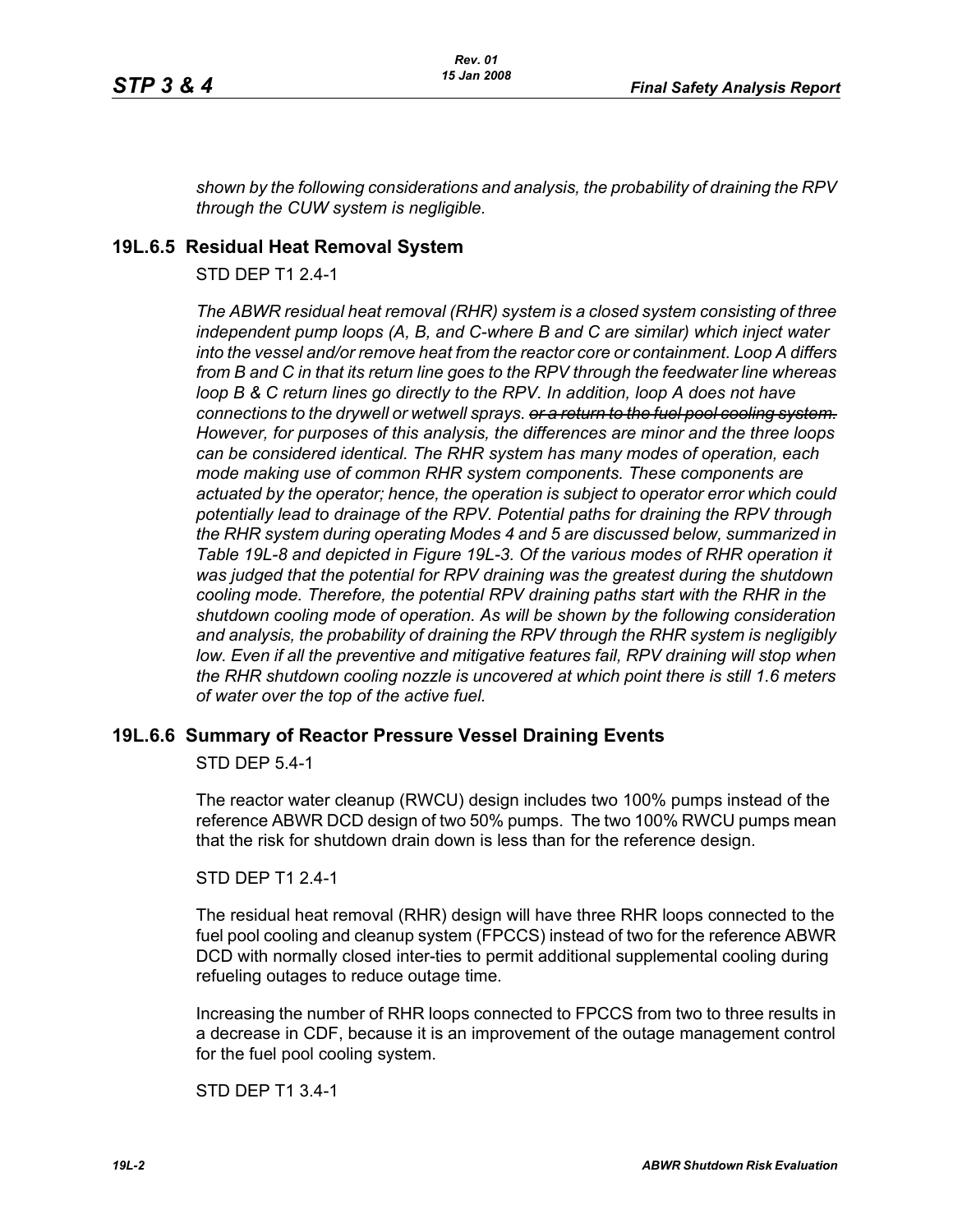Increasing the number of divisions from three (Div I, II, and III) to four (Div I, II, III, and IV) improves reliability and reduces the probability of mitigation system failure.

## **19L.8 Loss of Decay Heat Removal Events**

STD DEP 5.4-1

The RWCU design includes two 100% pumps instead of the reference ABWR DCD design of two 50% pumps. The two 100% RWCU pumps represent an improvement in the reliability of the RWCU system, and a decrease in shutdown risk.

STD DEP T1 2.4-1

The RHR design has three RHR loops connected to the FPCCS instead of two for the reference ABWR DCD with normally closed inter-ties to permit additional supplemental cooling during refueling outages to reduce outage time.

Increasing the number of RHR loops connected to FPCCS from two to three results in a decrease in CDF, because it is an improvement of the outage management control for the fuel pool cooling system.

STP DEP 1.1-2

The STP FSAR is for a dual unit site (STP 3 & 4) compared with the DCD which is for a single unit site. The shared systems between the STP 3 & 4 (e.g., Fire Protection is credited in the shutdown risk evaluation) does not result in any changes to the assessed risk associated with shutdown conditions because the expected frequency for units being in a shutdown condition and requiring backup cooling from the fire protection system is extremely small.

STD DEP 8.3-1

The STP design incorporates two Reserve Auxiliary Transformers (RATs) in place of the DCD design that has a single RAT. The two RATs afford greater reliability for offsite AC power and therefore, decrease the frequency of a LOOP event.

STD DEP T1 3.4-1

Increasing the number of divisions from three (Div I, II, and III) to four (Div I, II, III, and IV) improves reliability and reduces the probability of mitigation system failure.

STD DEP 6C-1

The ECCS suction strainer departure meets NRC requirements and represents an improvement in the design, and therefore results in a decrease in the shutdown risk profile.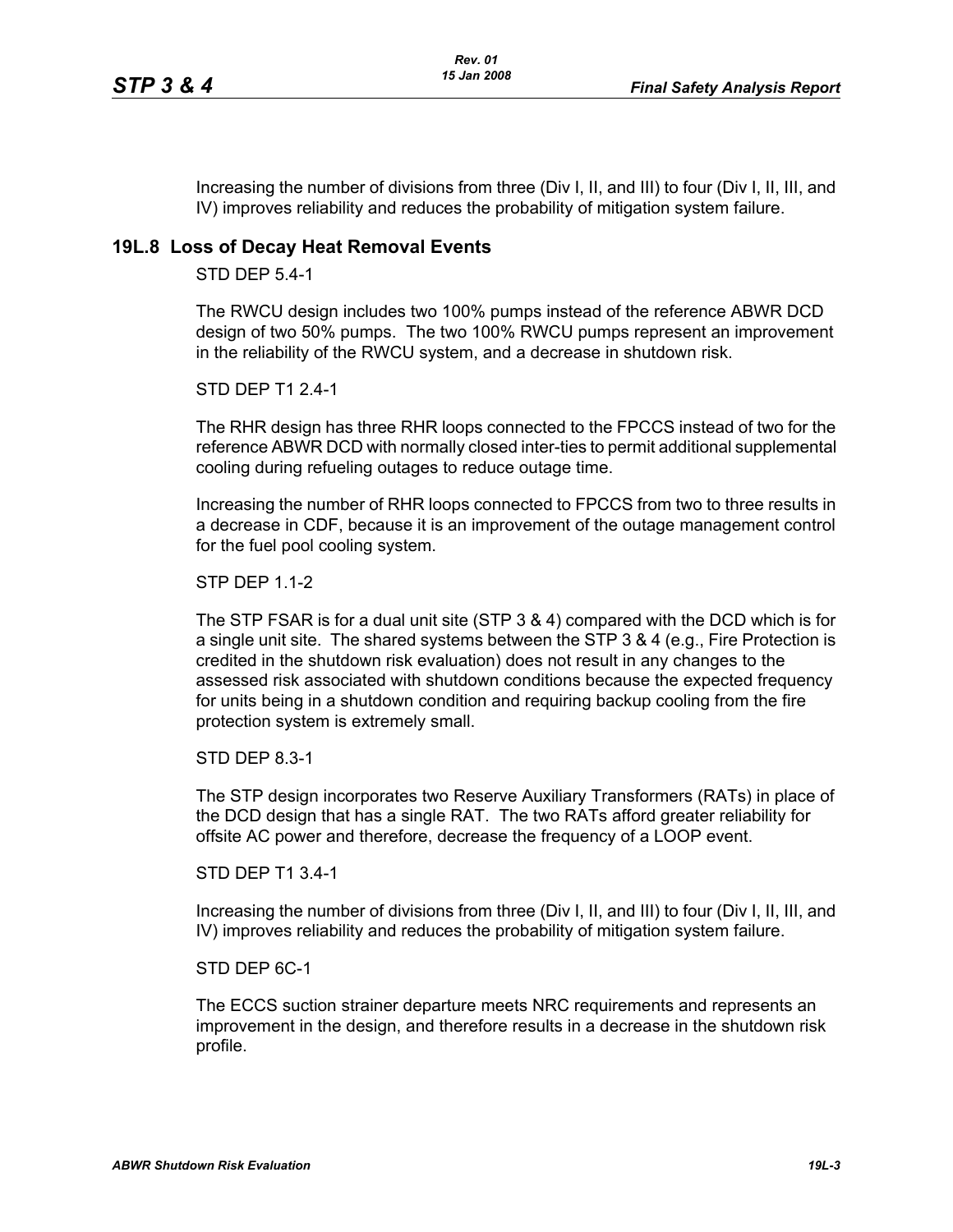# **19L.9.4 Loss of Fuel Pool Cooling**

STP DEP T1 2.4-1

In the ABWR plant, the fuel pool cooling and cleanup FPC system is backed up by the *RHR system (2 of the 3 loops). Therefore, fuel pool cooling function is lost only if both the FPC and two* three *loops of RHR system become unavailable. Even if these systems become unavailable, adequate time will be available for repairs to be made to restore the failed systems before fuel damage occurs. Providing makeup water alone will mitigate the accident and many sources of water exist including fire or potable water. The combined probability of loss of FPC and RHR and failure to repair the failed system or provide makeup water is judged to be negligible and therefore it is concluded that this event is a negligible contributor to ABWR plant risk.*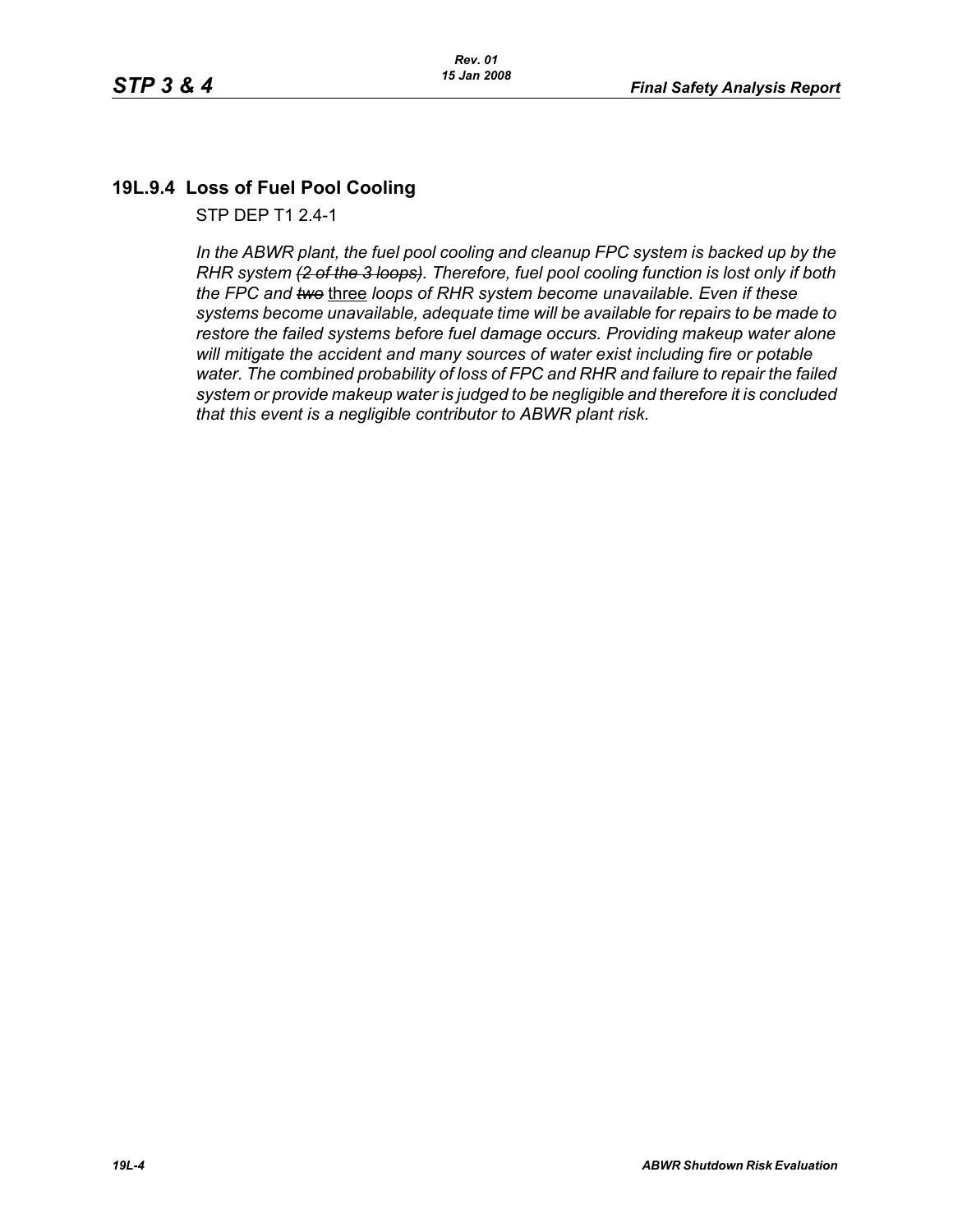#### *Rev. 01 15 Jan 2008*

| <b>Power Systems</b>   |                 |                                             |                      |                      |                      |                                |    |    |                                                      |
|------------------------|-----------------|---------------------------------------------|----------------------|----------------------|----------------------|--------------------------------|----|----|------------------------------------------------------|
| <b>System</b>          | <b>Power</b>    | <b>Offsite Combustion</b><br><b>Turbine</b> | DG1                  | DG <sub>2</sub>      |                      | DG3 Div 1 DC Div 2 DC Div 3 DC |    |    | <b>Diesel</b><br><b>Driven Fire</b><br>Water<br>Pump |
| <b>RCIC</b>            |                 |                                             |                      |                      |                      | XX                             |    |    |                                                      |
| HPCF (B)               | <b>OR</b>       | <b>OR</b>                                   |                      | <b>OR</b>            |                      |                                | XX |    |                                                      |
| HPCF(C)                | <b>OR</b>       | <b>OR</b>                                   |                      |                      | <b>OR</b>            |                                |    | XX |                                                      |
| FW(A)                  | <b>OR</b>       | <b>OR</b>                                   | $\Theta$ R           | $\Theta$ R           | <b>OR</b>            |                                |    |    |                                                      |
| FW(B)                  | <b>OR</b>       | <b>OR</b>                                   | $\overline{\Theta}R$ | $\overline{\Theta}R$ | $\Theta$ R           |                                |    |    |                                                      |
| FW(C)                  | <b>OR</b>       | <b>OR</b>                                   | $\Theta$ R           | $\Theta R$           | $\Theta R$           |                                |    |    |                                                      |
| FW(D)                  | <b>OR</b>       | <b>OR</b>                                   |                      |                      |                      |                                |    |    |                                                      |
| CRD (A)                | <b>OR</b>       | <b>OR</b>                                   | <b>OR</b>            | <b>OR</b>            | <b>OR</b>            |                                |    |    |                                                      |
| CRD(B)                 | <b>OR</b>       | <b>OR</b>                                   | <b>OR</b>            | <b>OR</b>            | <b>OR</b>            |                                |    |    |                                                      |
| LPFL (A)               | <b>OR</b>       | <b>OR</b>                                   | <b>OR</b>            |                      |                      | XX                             |    |    |                                                      |
| LPFL(B)                | <b>OR</b>       | <b>OR</b>                                   |                      | <b>OR</b>            |                      |                                | XX |    |                                                      |
| LPFL(C)                | <b>OR</b>       | <b>OR</b>                                   |                      |                      | <b>OR</b>            |                                |    | XX |                                                      |
| Firewater <sup>*</sup> | OR <sup>†</sup> | <b>OR</b>                                   | <b>OR</b>            | <b>OR</b>            | OR <sub>†</sub>      |                                |    |    | <b>OR</b>                                            |
| Condensate             |                 |                                             |                      |                      |                      |                                |    |    |                                                      |
| (A)                    | <b>OR</b>       | <b>OR</b>                                   | $\overline{\Theta}R$ | $\Theta$ R           | <b>OR</b>            |                                |    |    |                                                      |
| (B)                    | <b>OR</b>       | <b>OR</b>                                   | $\Theta$ R           | $\overline{\Theta}R$ | $\Theta R$           |                                |    |    |                                                      |
| (C)                    | <b>OR</b>       | <b>OR</b>                                   | $\Theta$ R           | $\Theta$ R           | $\overline{\Theta}R$ |                                |    |    |                                                      |
| (D)                    | <b>OR</b>       | <b>OR</b>                                   | $\Theta$ R           | $\overline{\Theta}R$ | $\Theta R$           |                                |    |    |                                                      |

### **Table 19L-9 Dependency of Core Cooling Systems on Electrical Power**

\* Assumes manual feedback capability for combustion turbine distribution system

† AC-independent water addition system

DG1 – Diesel generator 1

FW – Feedwater

LPFL – Low pressure core flooder

OR – Redundant supply to other Ors

XX – Loss of this power supply means loss of system